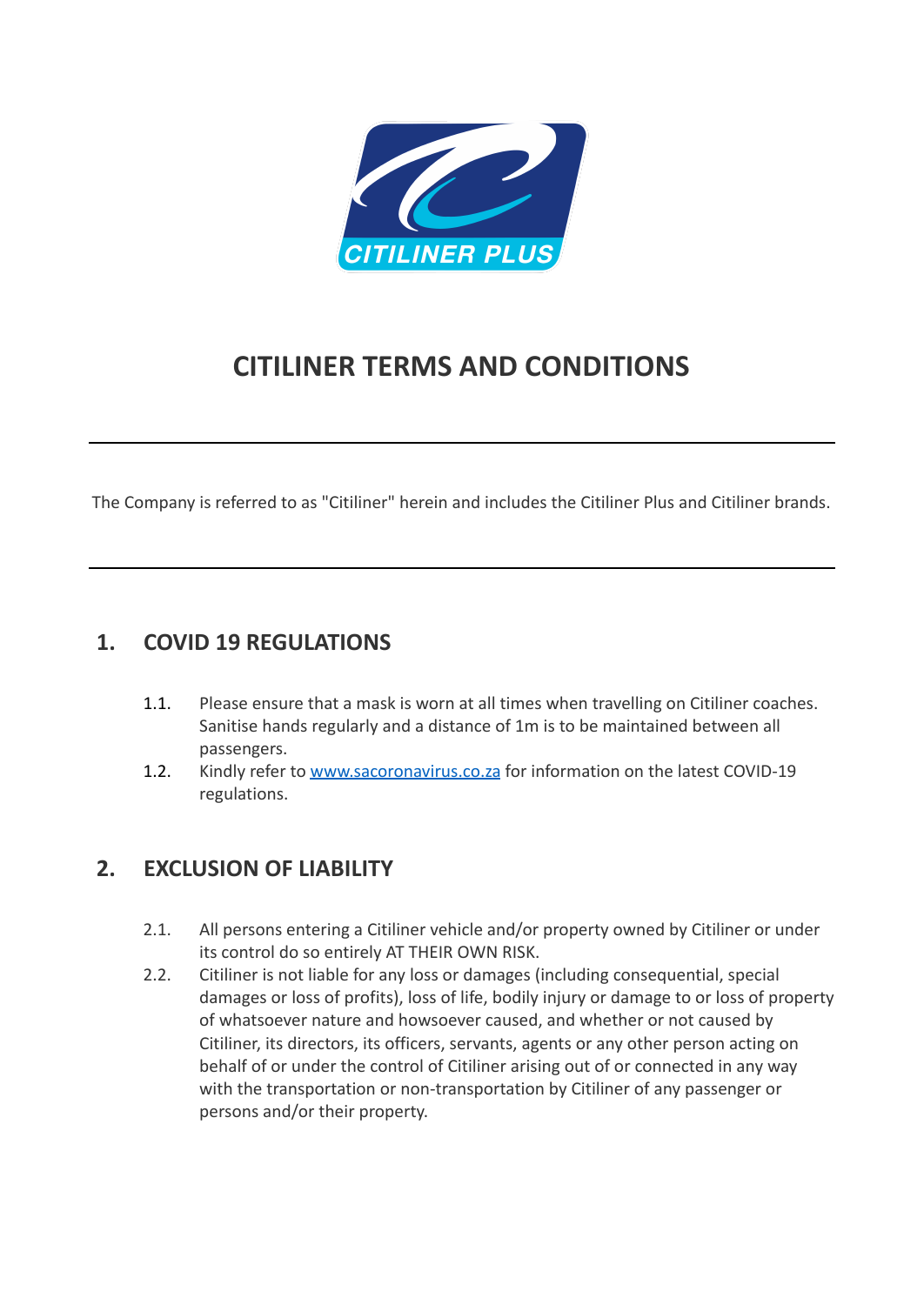# **3. TICKETS**

- 3.1. The ticket is proof of the agreement of transport between Citiliner, the purchaser of the ticket and the passenger (the Parties). These terms and conditions apply to the issue of such ticket/s and together constitute the entire agreement between the Parties.
- 3.2. A ticket is valid for use only by the passenger to whom it is issued and for the route, date and time shown thereon. The passenger will be required to produce their unique ticket reference number and appropriate identification to board the bus and to check-in.
- 3.3. It is the PASSENGERS' RESPONSIBILITY to ensure that the correct information is shown on the ticket. Any alteration to a ticket may render it invalid.
- 3.4. Tickets are non-transferrable.
- 3.5. Lost tickets are non-refundable.
- 3.6. Only tickets' purchased from Citiliner or its appointed agents will be valid. Any ticket/s obtained from any other source other than an appointed agency will be void and the bearer of such ticket/s shall have no claim whatsoever against Citiliner, its directors, its staff, its representatives or any other person acting on behalf of or under the instruction of Citiliner, for any damages whatsoever.

# **4. CANCELLATION POLICY**

A ticket may be cancelled subject to the following:

- 4.1. More than 24 hours before departure, a refund or re-schedule is permitted and a R50.00 admin fee applies.
- 4.2. At or less than 24 hours before departure, only a re-schedule is permitted and a refund is not permitted, a R70.00 admin fee applies.
- 4.3. Cancellations on the date of departure between 3 hours and 1 hour before departure are not permitted, only a re-schedule is permitted and an R100.00 admin fee applies.
- 4.4. No refund or re-scheduling will be permitted within 1 hour of scheduled departure.
- 4.5. With any re-scheduling, any increase in fare at the time of the re-booking being actioned will also be for the account of the Passenger. No Refunds are permitted on the date of departure or thereafter. Any change to a ticket requires a new ticket to be issued by Citiliner and it does not guarantee the availability of a similar ticket class, fare, discount, seat or reserved seating.
- 4.6. Citiliner will not be bound by VERBAL QUOTATIONS. Quotes are valid ONLY at the time the quotation is provided in writing unless expressly indicated otherwise.

# **5. TIMETABLES AND SCHEDULES**

5.1. Passengers are requested to be at the applicable terminal or pick-up point 30 MINUTES before departure. Should a passenger be late for the scheduled departure time, a new ticket will have to be purchased.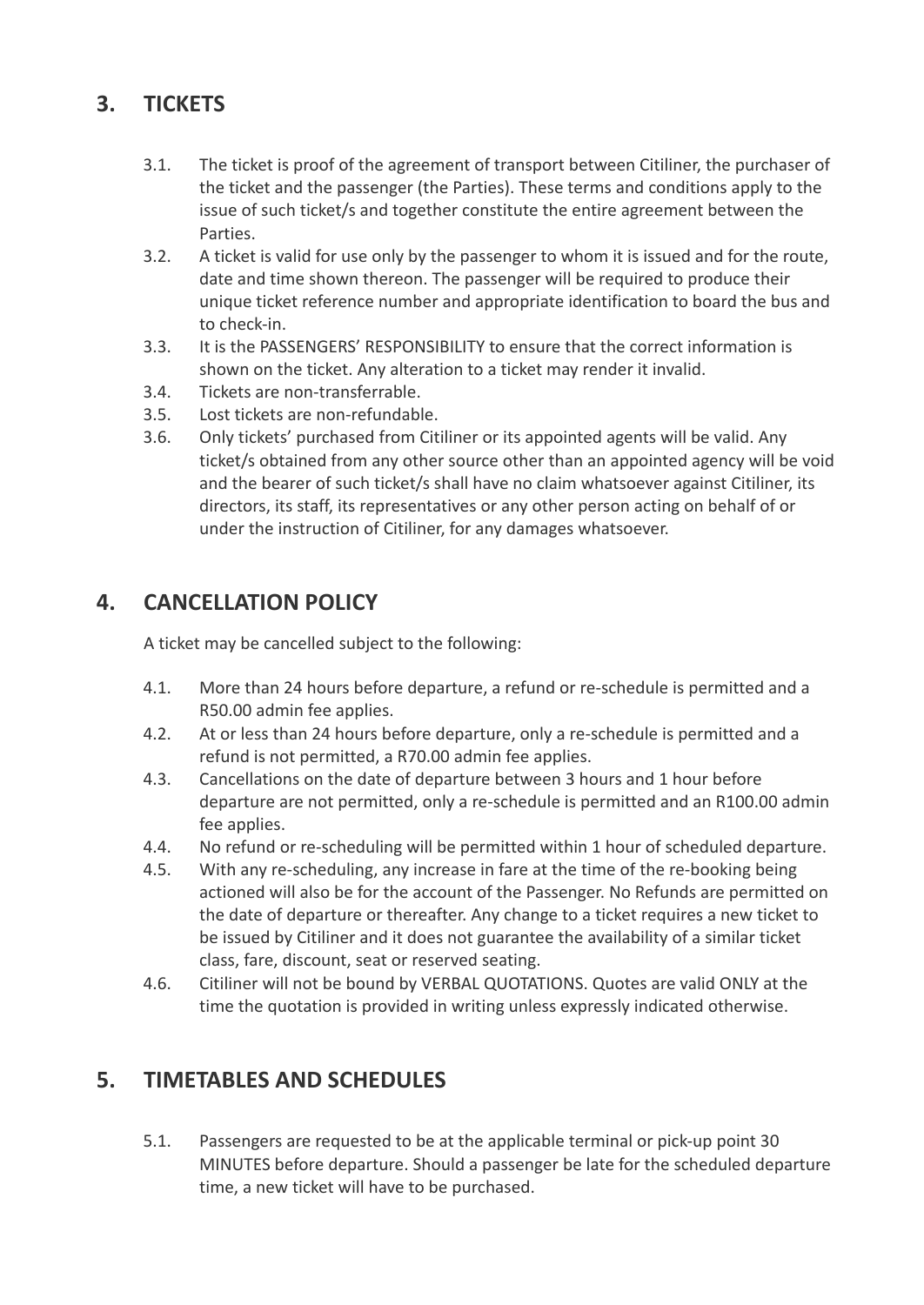- 5.2. Reservations / booked seats that are not filled/occupied 5 MINUTES before departure will be offered to stand-by passengers on a first come first serve basis.
- 5.3. Whilst Citiliner will make all reasonable efforts to keep to its scheduled timetables, Citiliner/Citiliner Plus and it's sub-contractors DOES NOT guarantee any arrival or departure times, and it does NOT accept any liability for any loss including consequential loss or damage incurred by any passenger, or inconvenience experienced by any person, due to a delay or cancellation of any service for whatsoever reason.
- **5.4. Citiliner reserves the right to cancel any of its services for any reason WITHOUT prior notice. Citiliner is NOT liable for any loss, consequential or otherwise, or damage incurred by passengers because of such cancellation.**

# **6. BREAKDOWNS, DELAYS AND CANCELLATION OF SERVICES**

- 6.1. NO REFUNDS will be paid in the event of a breakdown or a delay.
- 6.2. In the event of a breakdown or delay Citiliner WILL NOT be held liable for connecting services, scheduled meetings, free refreshments, accommodation or any form of transportation or compensation.
- 6.3. Services may be cancelled due to adverse operational conditions including but not limited to force majeure, man-made impediments including strike action or mass looting, etc.
- 6.4. NO REFUNDS will be issued if a service is cancelled due to weather or any adverse conditions that are beyond Citiliner' s control.
- 6.5. All passengers will be rebooked for an alternative date and time as per the passenger's request.
- 6.6. Citiliner reserves the right to shuttle passengers between stops.

# **7. SMOKING, USE OF DRUGS & ALCOHOL**

- 7.1. Citiliner reserves the right to refuse to undertake the conveyance of any passenger/s found to be intoxicated, using drugs or smoking on board. Any passenger may be denied boarding should they be deemed as intoxicated or inebriated.
- 7.2. Any person found in breach of Citiliner's terms and conditions regarding the consumption of alcohol, use of drugs or smoking will be DISEMBARKED immediately at the NEXT SAFE AREA and no compensation, refund or rescheduling of service requests will be entertained. In addition, should the need arise, legal action may be initiated against the perpetrator that is found in breach of this or any other specified terms and conditions of carriage.
- **8. PETS**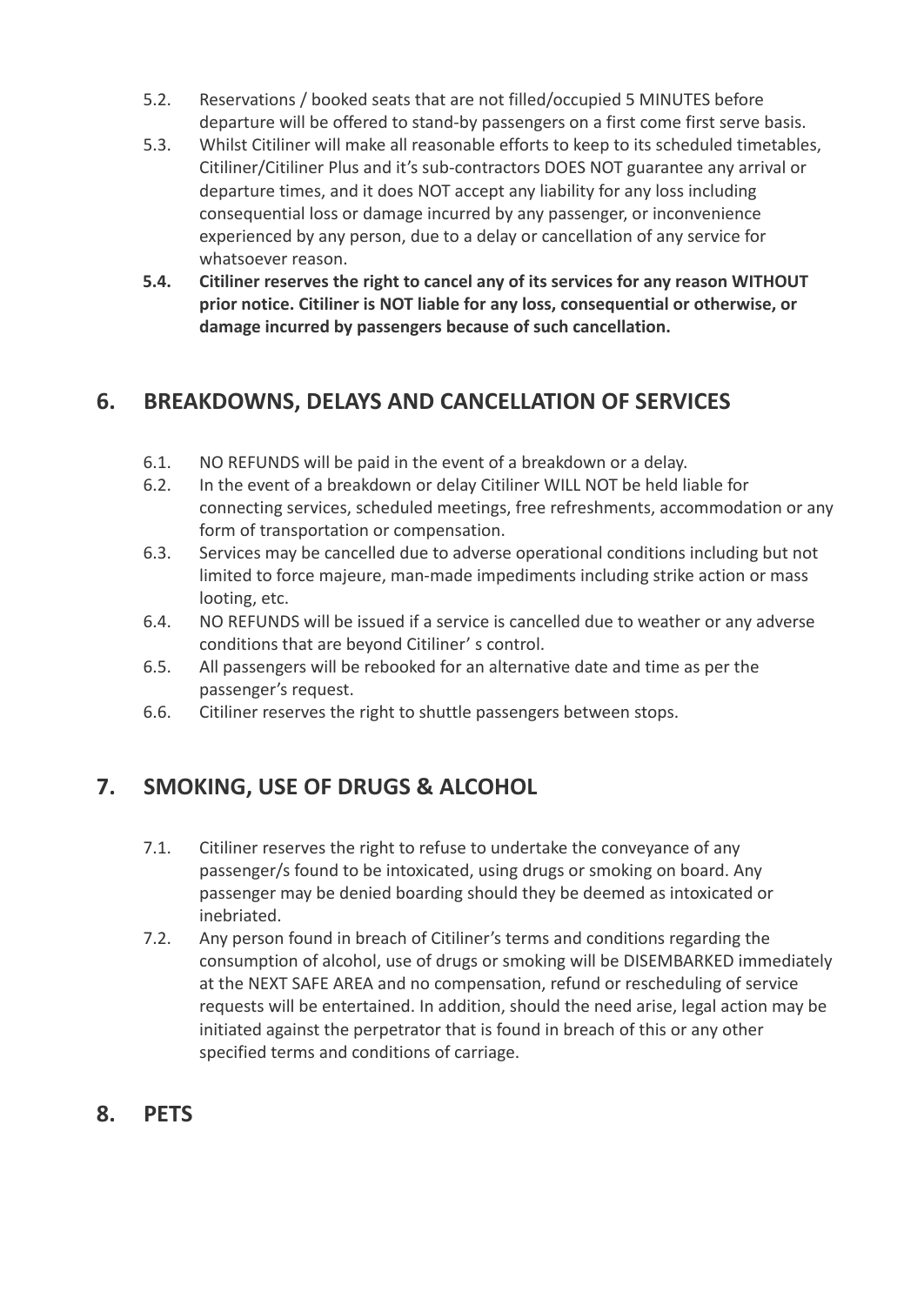- 8.1. Only a trained guide dog that is certified to provide the required service to its owner may be permitted on board within specific guidelines and at Citiliner's discretion. A certificate may be requested for the guide dog.
- 8.2. With the exception of 8.1 above, NO PETS or animals will be allowed on any Citiliner coach or shuttle bus.

#### **9. TRANSPORTING OF PASSENGERS**

- 9.1. No unaccompanied children UNDER the age of 12 years will be transported. Citiliner reserves the right to refuse the transport of any minor child or person and shall not be held liable for its refusal; Citiliner is further indemnified against any apparent loss, consequential loss or damages of whatever nature as a result of such a refusal.
- 9.2. Children aged LESS THAN 36 months will be transported for free, PROVIDED that they sit on the Parent/Guardian's lap. Children of 36 months and older will pay the ADULT FARE. Proof of the child's age is required at the time of purchasing the ticket and boarding the bus. In the event that there is MORE THAN ONE child under 36 months, **only one child** will be entitled to travel on the Parent /Guardian's lap without paying.
- 9.3. Citiliner reserves the right to refuse to transport sick passengers as well as pregnant women that are visibly in their advanced stages of pregnancy (generally 7 months and over). Permission to travel will be at the SOLE DISCRETION of the company's representative/s that is duly entitled to make such a determination (the boarding master and/or supervisor or company representative on duty will make this determination).
- 9.4. Passengers that have a medical condition including a chronic condition must consult their medical practitioner prior to travel. Passengers with any special needs are required to inform the Citiliner reservations agent or consultant when doing the reservation and inform the Citiliner representative on the day of departure of their specific condition prior to travelling with Citiliner.
- 9.5. Passengers with disabilities or in a wheelchair are advised to inform the reservations agent or consultant of their condition prior to booking a ticket.
- 9.6. The wearing of seat belts is compulsory at all times. Adults are to ensure that their children are secured at all times whilst travelling with Citiliner. Citiliner will not be held liable for any injury, disability or death as a result of any passengers' negligence prior to, during or at the end of a journey.

#### **10. LUGGAGE**

- 10.1. A maximum of 2 x pieces of regular baggage not exceeding 25kg in total will be permitted per ticket holder. Excess baggage/luggage fees will be charged for baggage/luggage in excess of this provision at the time of reservation or boarding/check-in.
- 10.2. On selected services, Citiliner may accept the transporting of boxes, bags and any other commercial goods classified as excess baggage and within a specified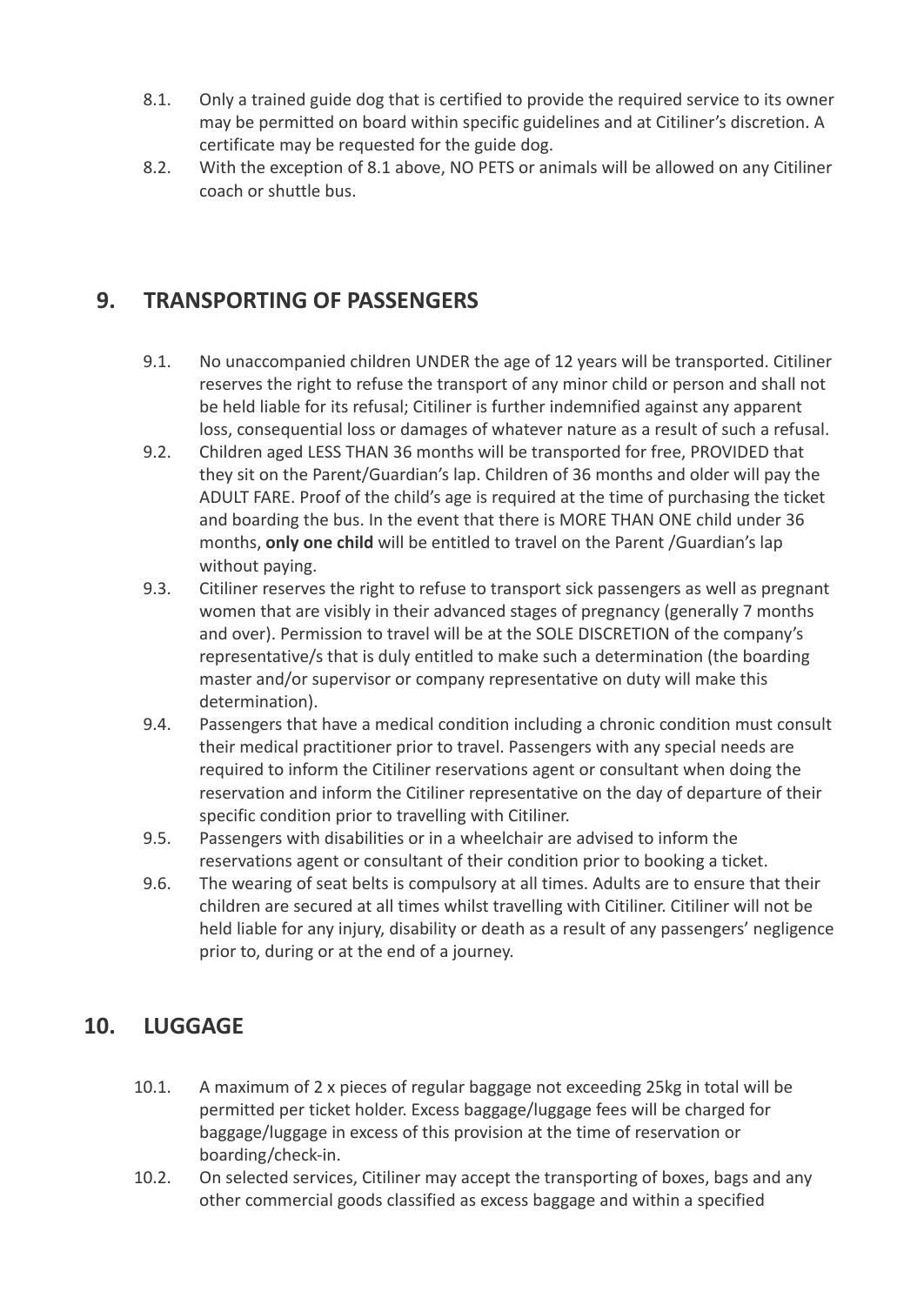dimension per piece. Citiliner reserves the right to accept any of the above-mentioned items and will charge for them according to size and weight in excess of the stipulated baggage allowance.

- 10.3. Unaccompanied luggage will not be accepted for transportation.
- 10.4. Citiliner will not be held responsible for any lost or damaged baggage/luggage or any loss of personal items or valuables.
- 10.5. In the event that the company agrees on compensation for lost baggage during a journey, the company may pay out a maximum of R5 per kg up to a maximum of 25kg.
- 10.6. It is the passenger's responsibility to ensure that their bags are tagged correctly.
- 10.7. Baggage/luggage must not include fragile, valuable or perishable items in Checked Baggage. These also includes artwork, money, debit/credit cards, jewellery, computers/laptops, personal electronic devices, cellular telephones, photographic equipment, medical equipment, audio and video equipment including, but not limited to, televisions, radios, iPods, GPS equipment, stereo equipment, VCR players, specialized equipment, crockery, valuable business documents, passports and other identification documents, any keys, dangerous goods, as well as flammable liquid transported in any container.
- 10.8. There will be a charge of R5 per Kg payable for all items/ weight over the permitted baggage allowance. Citiliner will not refund tickets should the excess baggage not be able to be accommodated on-board.

#### **11. INSURANCE**

11.1. Citiliner does not offer general insurance cover for its passengers, their property or luggage. It is the responsibility of the passenger to ensure that he/she is adequately insured.

#### **12. GENERAL**

- 12.1. Citiliner DOES NOT provide specific seating or guarantee sitting together in a case of more than one passenger. Right of admission is reserved.
- 12.2. Citiliner reserves the right to revise seat allocations WITHOUT PRIOR notice and to operate substitute vehicles of a different standard from those advertised should operational requirements or circumstances so dictate.
- 12.3. Fares are subject to change WITHOUT prior notice from Citiliner.
- 12.4. Should you have a complaint in respect of Citiliner, you should inform Citiliner as soon as possible within 7 days of the incident. Citiliner will not consider any complaints after 7 days. Any complaints should be emailed to [customercare@citiliner](mailto:customercare@citiliner.co.za)plus.co.za.
- 12.5. Citiliner broadcasts family-friendly video and audio material on all coaches where possible and does not promise the availability of on-board material or entertainment on any coach.
- 12.6. Citiliner reserves the right to inspect the ticket, travel documents, luggage, goods, packages and parcels of any passenger. Citiliner reserves the right to refuse to